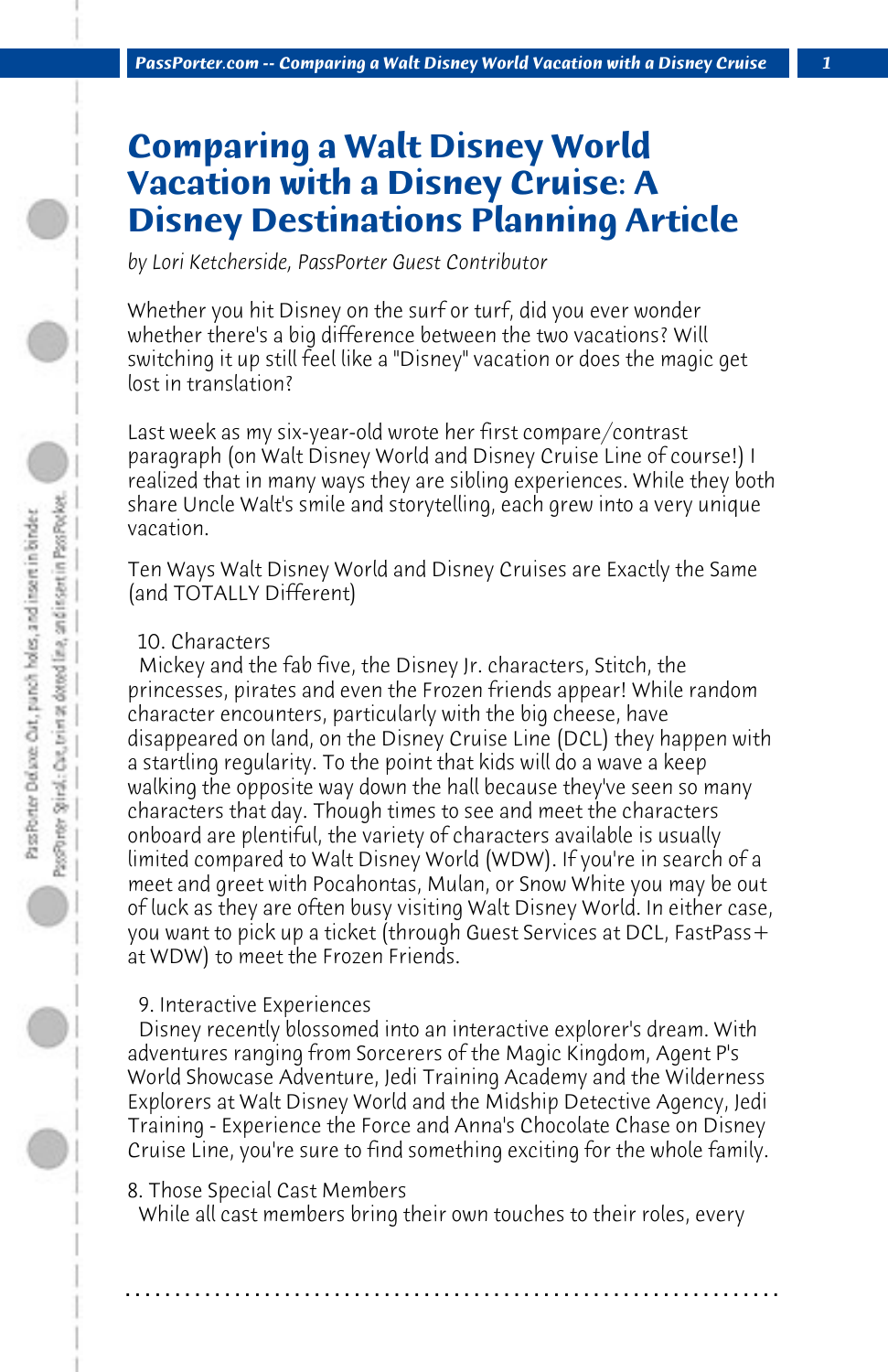trip I run across at least one person who is practically perfect in every way. This is why we always smile and nod when people ask if we're going to Disney "again."

## 7. See the World

 Fancy breakfast in a Parisian Patisserie, the rest of your morning meeting dolphins, lunch in the Mexican twilight, an afternoon exploring Germany and dinner in Morocco next to an enchanted lagoon? Epcot is your best bet. The Kidcot Fun stops offer stamps and coloring activities. (They even have souvenir passport books available for purchase.) If you want to tour the eternal city, swim with dolphins in the Caribbean and enjoy a Mexican twilight over the open sea, Disney Cruise Line is more your speed. You want a real passport book rather than the Epcot World Showcase passport.

#### 6. Adults Only Dining

 Victoria and Albert's, Walt Disney World's premiere dining experience earned the AAA Five Diamond Award every year since 2000. The food, service and surroundings are superb. My kids would be happier spending an evening in the Sandcastle Club and although you are extremely unlikely to see children in this establishment, they do allow guest age ten and up to dine Palo and Remy both strictly enforce an eighteen and up age limit, as do many of the lounges on Disney Cruise Line during the evening hours. Much like their land based counter parts, the Oceaneer Club keeps my children happy and engaged long after I'm ready to go to bed.

#### 5. Relaxation

Ah & hellip; to be holding down a lounger with the only care in the world remembering to reapply your sunscreen. Walt Disney World offers many different pools and water parks to suit a variety of vacationers. Sand bottom pools more your style? Stormalong Bay, exclusively for Disney's Beach Club Resort guests might be the waterpark for you. Or there's always Disney Cruise Line's Castaway Cay for the perfect toes-in-the-sand-hammock-umbrella-drink-paradise getaway. Then head back on the ship to be gently rocked to sleep as your ship heads back home.

#### 4. Snacks

 Whether you're a Mickey Bar fan, soft pretzels or prefer all you can eat soft serve, DCL includes your snacks in the cost of your cruise. Packaged candies and popcorns cost similar amounts to at Walt Disney World. If you're looking specifically for Mickey shaped pretzels, churros or Dole Whip floats, you'll need to head off to Walt Disney World.

**. . . . . . . . . . . . . . . . . . . . . . . . . . . . . . . . . . . . . . . . . . . . . . . . . . . . . . . . . . . . . . . . . .**

 3. Entertainment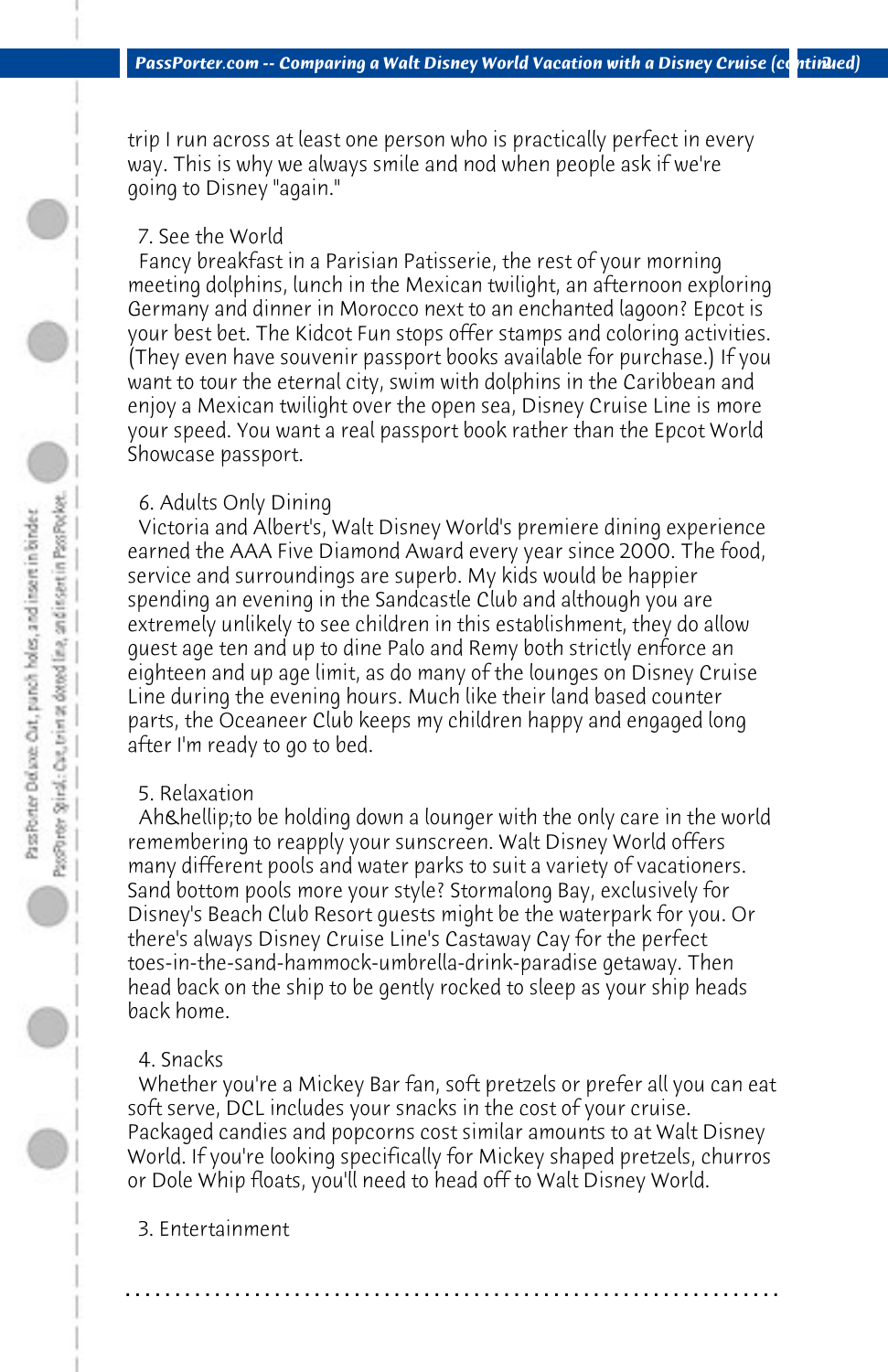*PassPorter.com -- Comparing a Walt Disney World Vacation with a Disney Cruise (continued)* 

 If you love Disney spectacles (and if you read PassPorter, there's a pretty good chance you might) then Finding Nemo: The Musical, Illuminations and Festival of Fantasy top your must do list at Walt Disney World. Disney Dreams: An Enchanted Classic (and several other stunning stage shows) fill this niche at sea. While the Pirates in the Caribbean Deck Party offers the best fireworks at sea, Walt Disney World has the best fireworks in the world. The deck parties offer something similar to the kinetic nature of the parades, but on a much smaller scale (no floats). There are far better odds of getting to dance with Minnie or Pluto during the deck parties than during a parade.

## 2. Rides

 DCL features fun and quirky waterslides that differ from ship to ship. Exciting port adventures can be found for everything from zip lines, hikes and swimming with stingrays, if you're into thrill seeking. You could see it as having no rides. Or the ship, in and of itself can be viewed as the longest continuously running most interactive ride ever developed by Disney. Walt Disney World offers every imaginable ride from a gentle soar through the air with Dumbo to escaping a yeti through the twists and turns of Mount Everest. And my children's perennial favorite, the monorail. In both vacations, height restrictions (and for many of the port adventures, age restrictions) are strictly enforced for children's safety.

#### [1. Pixie Dust](http://www.passporter.com/articles/walt-disney-world-vs-disney-cruise.php)

 The extra attention to detail that leaves each day seeming magical? That, I am happy to say is alive and well whether you vacation takes you to land or sea.

*About The Author: Lori is a Christian, wife, mother of two, vegan, Texan, allergy expert in training, bookworm, runner, terrible-though-enthusiastic photographer, new homeschooler, and all around pixie dust nut! Even though she sunburns indoors on a cloudy day, she finds her #DisneySide at sea aboard the Disney Cruise Line! If you need to find her, check in with her blog, Adventure in the Great Wide Somewhere. - See more at: http://www.passporter.com/articles/ten-things-disney-cruse-line.php*

*Article last updated: 01-14-2016*

*View the latest version online at:* 

*http://www.passporter.com/articles/walt-disney-world-vs-disney-cruise.html*

*Copyright by Lori Ketcherside. All rights reserved under International and Pan-American Copyright Conventions. No part of this publication may be stored in a retrieval system or transmitted in any form by any means electronic, mechanical, photocopying, recording,*

**. . . . . . . . . . . . . . . . . . . . . . . . . . . . . . . . . . . . . . . . . . . . . . . . . . . . . . . . . . . . . . . . . .**